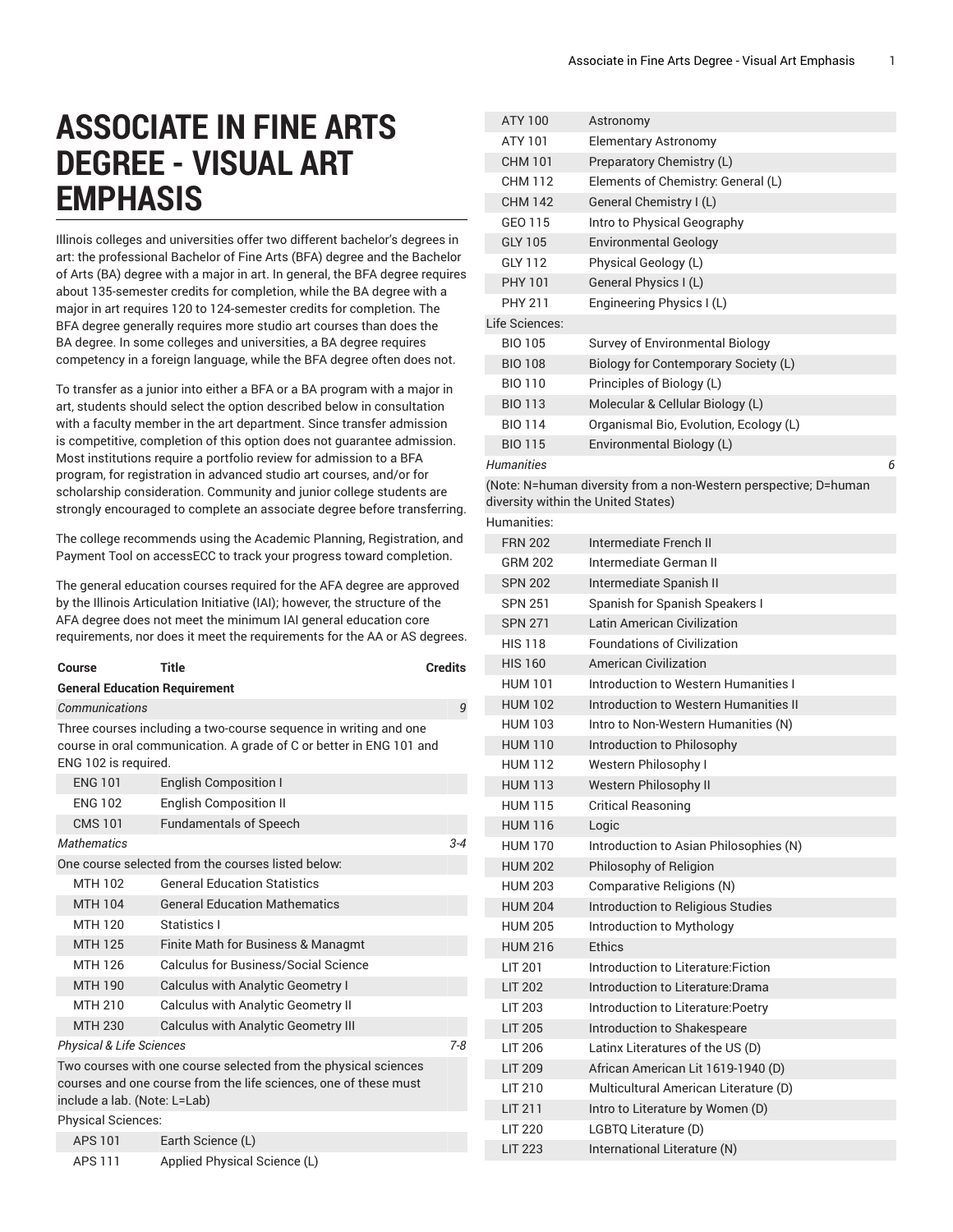| <b>LIT 225</b> | Children's Literature          |
|----------------|--------------------------------|
| <b>LIT 229</b> | Novel and Film                 |
| LIT 230        | Masterpieces of World Lit      |
| <b>LIT 235</b> | Bible as Literature            |
| LIT 241        | Great Books Seminar I          |
| <b>LIT 242</b> | Great Books Seminar II         |
| <b>LIT 243</b> | <b>Great Books Seminar III</b> |
| <b>LIT 244</b> | <b>Great Books Seminar IV</b>  |
| <b>LIT 245</b> | Great Books Seminar V          |
|                |                                |

*Social & Behavioral Sciences 6*

Two courses with one course selected from social sciences and one course from behavioral sciences. (Note: N=human diversity from a non-Western perspective; D=human diversity within the United States)

Social Sciences:

| <b>ECN 101</b>              | <b>Fundamentals of Economics</b>        |
|-----------------------------|-----------------------------------------|
| <b>ECN 201</b>              | <b>Principles of Microeconomics</b>     |
| <b>ECN 202</b>              | <b>Principles of Macroeconomics</b>     |
| GEO 116                     | Human Geography (N)                     |
| GEO 216                     | Geography of the Developing World (N)   |
| <b>HIS 101</b>              | History of Western Civilization I       |
| <b>HIS 102</b>              | History of Western Civilization II      |
| <b>HIS 115</b>              | History of World Civilizations I (N)    |
| <b>HIS 116</b>              | History of World Civilizations II (N)   |
| <b>HIS 119</b>              | <b>History &amp; Politics of Gender</b> |
| <b>HIS 120</b>              | History of the Non-Western World I (N)  |
| <b>HIS 121</b>              | History of the Non-Western World II (N) |
| <b>HIS 130</b>              | History of Latin America I (N)          |
| <b>HIS 131</b>              | History of Latin America II (N)         |
| <b>HIS 140</b>              | History of Asia & Pacific I (N)         |
| <b>HIS 141</b>              | History of Asia & Pacific II (N)        |
| <b>HIS 150</b>              | History of Native America (D)           |
| <b>HIS 151</b>              | USHistory to 1870                       |
| <b>HIS 152</b>              | U S History Since 1865                  |
| <b>HIS 189</b>              | African American History I              |
| <b>HIS 190</b>              | African American History II             |
| <b>POS 150</b>              | Amer Government - National              |
| POS 151                     | Amer Govt State Local                   |
| <b>POS 152</b>              | <b>Principles of Political Science</b>  |
| <b>POS 250</b>              | <b>Comparative Political Systems</b>    |
| POS 251                     | <b>International Relations</b>          |
| POS 253                     | Non-Western Comparative Government (N)  |
| <b>Behavioral Sciences:</b> |                                         |
| <b>ATR 120</b>              | Introduction to Anthropology (N)        |
| <b>ATR 210</b>              | <b>General Prehistoric Archeology</b>   |
| <b>ATR 220</b>              | Cultural Anthropology (N)               |
| <b>ATR 250</b>              | <b>Human Evolution</b>                  |
| <b>PSY 100</b>              | Intro to Psychology                     |
| <b>PSY 212</b>              | Child Psychology                        |
| <b>PSY 214</b>              | <b>Adulthood and Aging</b>              |
| <b>PSY 215</b>              | Social Psychology                       |
| <b>PSY 218</b>              | Human Growth and Development            |
| <b>SOC 100</b>              | <b>Principles of Sociology</b>          |
|                             |                                         |

| <b>Total Credit Hours</b>                 |                                                                                                                                       | $52 - 54$ |
|-------------------------------------------|---------------------------------------------------------------------------------------------------------------------------------------|-----------|
| <b>ART 120</b>                            | Darkroom Photography I                                                                                                                |           |
| <b>ART 112</b>                            | Jewelry II                                                                                                                            |           |
| ART 111                                   | Jewelry I                                                                                                                             |           |
| <b>ART 114</b>                            | Printmaking II                                                                                                                        |           |
| <b>ART 113</b>                            | Printmaking I                                                                                                                         |           |
| <b>ART 104</b>                            | Sculpture II                                                                                                                          |           |
| ART 103                                   | Sculpture I                                                                                                                           |           |
| <b>ART 106</b>                            | Ceramics II                                                                                                                           |           |
| ART 105                                   | Ceramics I                                                                                                                            |           |
| <b>ART 108</b>                            | Painting II                                                                                                                           |           |
| <b>ART 107</b>                            | Painting I                                                                                                                            |           |
|                                           | Select studio art courses from at least two of the following<br>disciplines in consultation with an art faculty member. $^\mathsf{I}$ |           |
| Electives:                                |                                                                                                                                       |           |
| <b>ART 201</b>                            | Life Drawing                                                                                                                          |           |
| Life/Figure Drawing:                      |                                                                                                                                       |           |
| <b>ART 110</b>                            | Design II                                                                                                                             |           |
| Three-Dimensional Design:                 |                                                                                                                                       |           |
| <b>ART 109</b>                            | Design I                                                                                                                              |           |
| Two-Dimensional Design:                   |                                                                                                                                       |           |
| <b>ART 102</b>                            | Drawing II                                                                                                                            |           |
| ART 101                                   | Drawing I                                                                                                                             |           |
| Drawing:                                  |                                                                                                                                       |           |
| <b>ART 152</b>                            | History of Art II                                                                                                                     |           |
| <b>ART 151</b>                            | History of Art I                                                                                                                      |           |
| Art History:                              |                                                                                                                                       |           |
| <b>Major Field &amp; Elective Courses</b> |                                                                                                                                       | 21        |
| SOC 220                                   | Gender Roles and Social Change (D)                                                                                                    |           |
| SOC 215                                   | Social Psychology                                                                                                                     |           |
| SOC 210                                   | Marriage and Family                                                                                                                   |           |
| <b>SOC 209</b>                            | Racial and Ethnic Relations (D)                                                                                                       |           |
| SOC 201                                   | <b>Social Problems</b>                                                                                                                |           |

**1**

Transferability of ART 104 Sculpture II, ART 106 Ceramics II, ART 108 Painting II, ART 112 Jewelry II, ART 114 Printmaking II is dependent on a portfolio examination at the senior institution.

## **College Requirements**

- 1. A total of 60 hours or more must be completed as specified. This total cannot include any credits earned in courses numbered below 100 nor any courses with ABE, ASE, AMT, ARW, or ESL prefixes. The 60 hours total may include up to four hours of credit in physical education courses prefixed by PHC.
- 2. A minimum cumulative grade point average of 2.0 for all courses numbered 100 and above.
- 3. Meet the college's Academic Residency Requirement for University Transfer degrees: A minimum of 15 semester hours in courses numbered 100 and above and must have been achieved at ECC, excluding AP, CLEP and proficiency credits.
- 4. Students may apply up to six hours of Independent Study credit toward any associate degree.
- 5. Students can earn only one transfer associate degree. Should a student seek to earn more than one transfer degree, a Petition to Earn